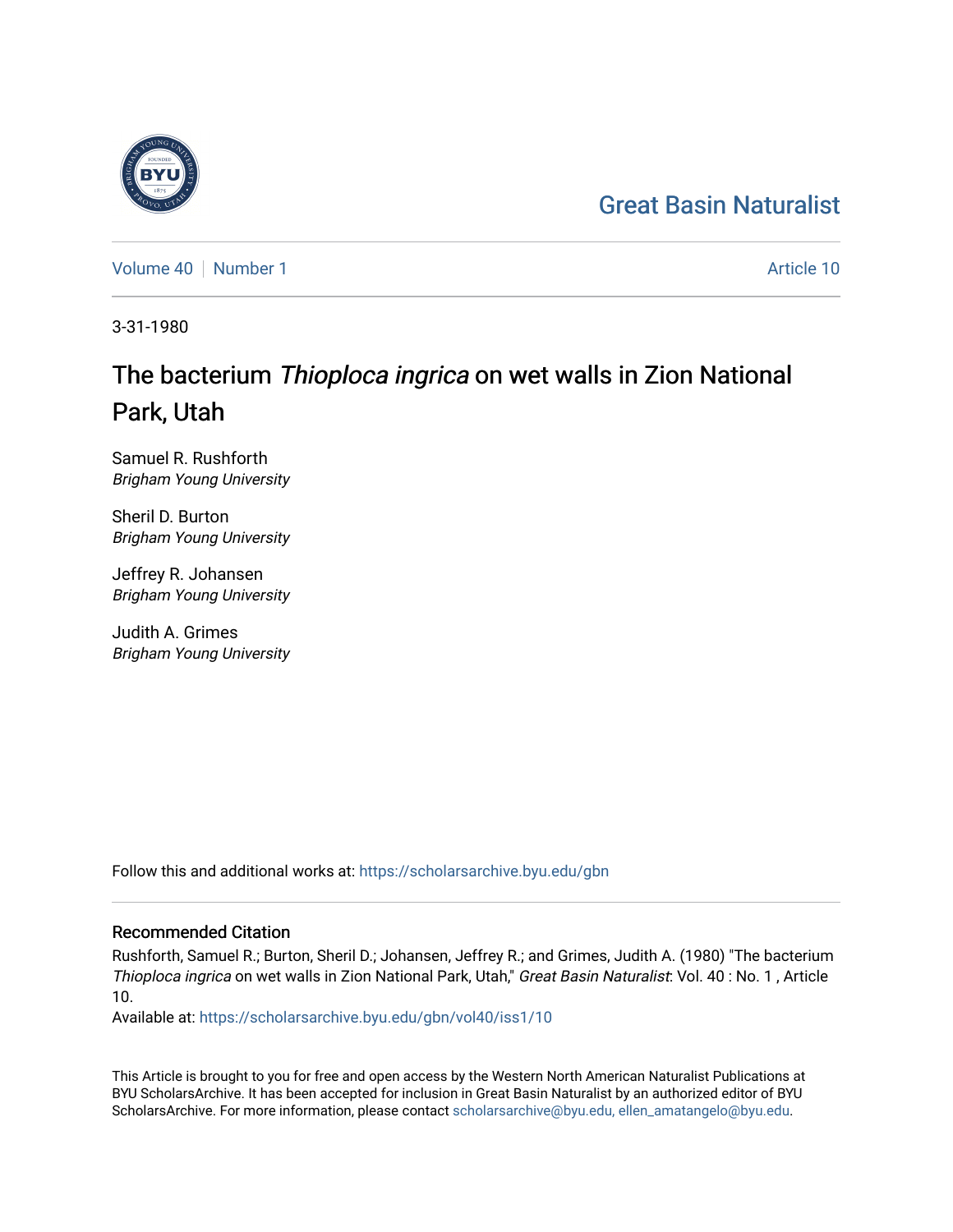### THE BACTERIUM THIOPLOCA INGRICA ON WET WALLS IN ZION NATIONAL PARK, UTAH

Samuel R. Rushforth<sup>'</sup>, Sheril D. Burton<sup>2</sup>, Jeffrey R. Johansen<sup>1</sup>, and Judith A. Grimes<sup>1</sup>

.\bstract.— Hanging gardens and wet wall habitats have been studied for the past several years in many arid regions of the Intermountain West. One unusual large wet wall habitat in Zion National Park was found to be cov ered with a mucilaginous red-colored growth of the filamentous gliding bacterium Thioploca ingrica Visloukh. This is the only habitat we have examined where the predominant matrix-forming organism was <sup>a</sup> bacterium rather than an alga.

Hanging gardens are unusual habitats found in several areas around the world, particularly in western North America. Such habitats form when water percolates vertically through permeable rock facies (generally sandstone) until it reaches an impervious layer. The water then moves laterally imtil it exits the rock formation often on a vertical wall or cliff. Such exit springs often occur along fairly long horizontal lines to form lin ear seep walls or wet walls. Such habitats rapidly become colonized by a variety of mesic plant species, some of which are en demic to such gardens. Seep walls become weakened through time, particularly in the massive mesozoic sandstone formations typical of areas of southern Utah and northern Arizona. When this occurs, large portions of the wall slough away to form grottos that are shaded from the sun and are cooler and more humid than surrounding areas.

Such hanging garden habitats have been imder study for several years (Rushforth et al. 1976, Clark and Rushforth, in press, Welsh and Moore 1965a, 1965b). We have been particularly interested in the algal species that colonize hanging garden walls. The algal floras of such habitats are variable depending upon several factors, primarily the amount of water available. The moister walls are almost always covered with heavy growth of green or blue green algae that secrete copious mucilage. Such algal mats are in turn colonized by dozens of other algal species, in cluding blue green algae, green algae, eu glenophytes, golden algae, and diatoms. Algal diversity is really quite high in many of these gardens, and the species are often imusual in morphology and/or distribution.

We have found that wet wall faces that are exposed to the sun are often colonized by al gae with dominant nonchlorophylous pig ments. Thus, on certain walls, the green alga Palmella miniata Leiblein is common. This organism is often a deep red color due to hematochrome pigments, and in turn the garden walls colonized by these organisms are often a beautiful brick-red color. Likewise, Scytonema myochrous (Dillw.) C. A. Agardh and Scytonema alatum (Carm.) Borzi are prevalent on some walls. These organisms are large, prominently ensheathed blue green al gae. The sheath and the cell wall of these al gae become colored as the organisms mature to form yellow or yellow brown filaments which also color their walls of colonization.

Recently, we have been studying algae and lichens of Zion National Park. One prominent wet wall in the park is Weeping Rock (Fig. 1), a famous tourist attraction. This wall is very large and is usually very moist. It is heavily colonized by many algal species. In several places on the wall, bright orange red patches and streaks are evident. We collected specimens from these areas expecting to find Palmella miniata. Upon returning to the lab-

<sup>&#</sup>x27;Department of Botany and Range Science, Brigham Young University, Provo, Utah 84602.<br>'Department of Microbiology, Brigham Young University, Provo, Utah 84602.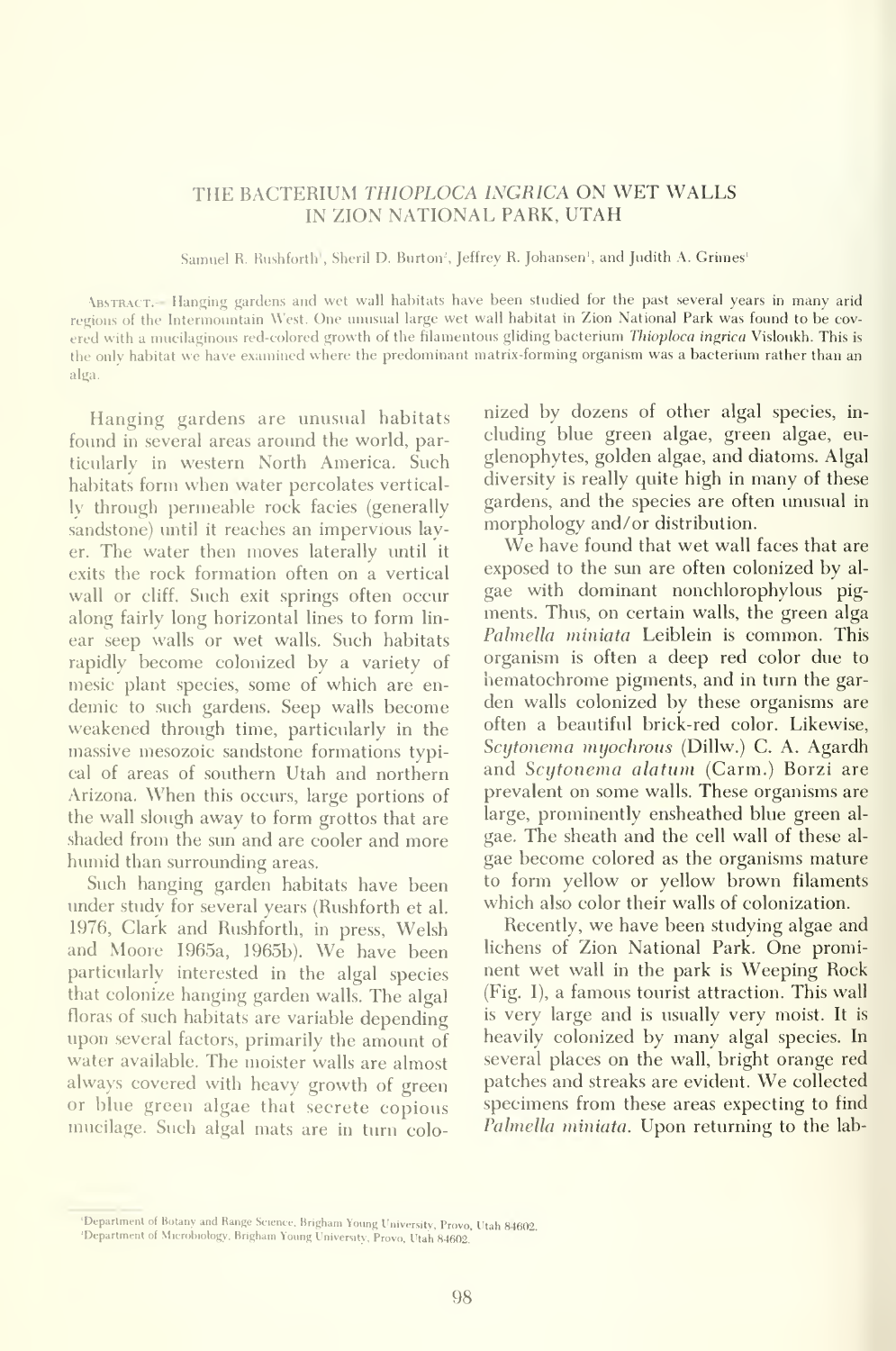

Fig. 1–4. 1, Habit of *Thioploca* and algal communities of Weeping Rock, Zion National Park; 2, "Braid" of *Thio-*<br>ploca ingrica filaments in a common sheath; 3, *Thioploca* with *Chamaesiphon* species attached; 4, Low mag photograph showing heavy epiphytic growth of Chamaesiphon species.